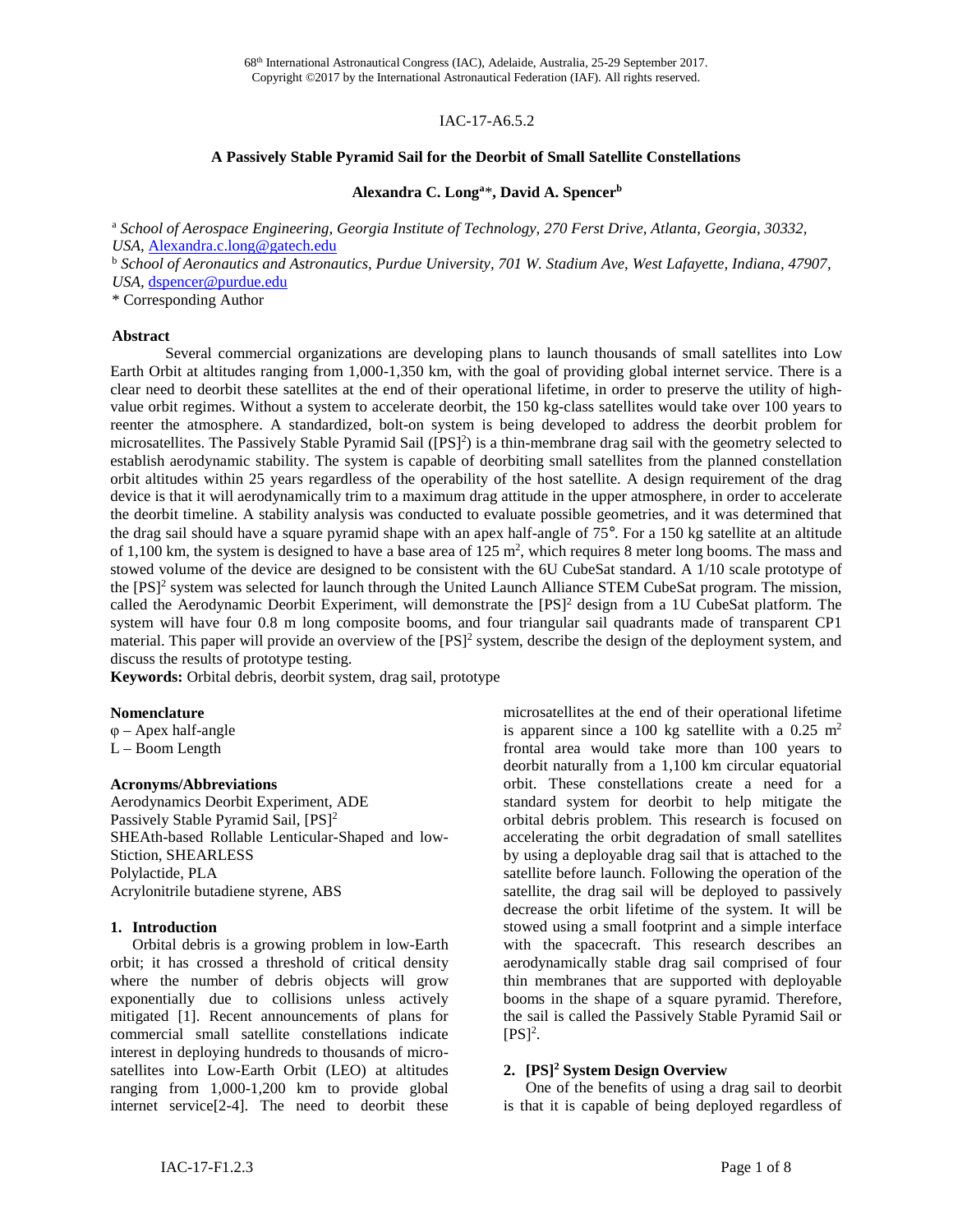the operability of the host satellite. There are three possible procedures to initiate the deployment, and only one requires an active satellite. The first procedure is to deploy the sail via ground command from operators. This would be the nominal deployment method because it allows the operators to adjust the lifetime of the mission, based upon satellite functionality and propellant availability. The second option is to initiate the deployment via backup timer that will deploy the sail at a predefined time following completion of the mission. Ideally, this timer could be updated by the ground operator. The final procedure is a watchdog signal from the spacecraft, if it is interrupted, the sail is deployed autonomously. All three options may be incorporated in the design.

The square pyramid shape ensures that the sail will trim to close to a maximum drag attitude by creating torques when perturbed that restore it to the nominal attitude. The key components of the sail are shown in [Fig.](#page-1-0) 1. The two variables that define the size and shape are the boom length, L, and the apex halfangle, φ. The apex half-angle is defined as the angle between one boom and the center axis, so the larger the value of  $φ$ , the flatter the sail. The nominal values of these variables were determined by Long and Spencer through a deorbit analysis and a stability analysis [5].



<span id="page-1-0"></span>Fig. 1: Diagram of the square pyramid sail with variable definitions

#### *2.1 Deorbit Analysis*

The goal of the deorbit analysis was to determine the size of a drag sail that will deorbit a satellite within the 25 years required by international guidelines. This analysis used the General Mission Analysis Tool (GMAT), developed by NASA Goddard Space Flight Center [6]. It was assumed that the satellite drag area was the base area of the pyramid, then the orbit history was simulated starting from a 1,100 km circular orbit for different drag areas and different satellites masses. The results are shown

in [Fig. 2.](#page-1-1) It can be seen that a drag area of  $125 \text{ m}^2$  is adequate to deorbit a 150 kg satellite within 25 years.



<span id="page-1-1"></span>Fig. 2: GMAT simulation results starting at an altitude of 1,100 km [5]

#### *2.2 Stability Analysis*

An analysis to evaluate the stability of this design was conducted. This consisted of simulating the attitude over five orbits to show the sail will correct its orientation to maintain the nominal attitude that maximizes the drag of the sail. The attitude was simulated by integrating the non-linear equations of motion for an orbiting rigid body, including disturbance torques due to the aerodynamic pressure, the solar radiation pressure, and gravity gradient. This was investigated over a range of parameters such as apex half-angle, orbit altitude, and right ascension of the ascending node. Stability was defined as when the angle of attack and side slip angle of the system stayed within  $\pm 90^\circ$ , as shown in [Fig. 3.](#page-1-2) It was shown that if an aluminized sail membrane material is used, as is common for solar sails, the solar radiation pressure will disturb the stability of the system.



<span id="page-1-2"></span>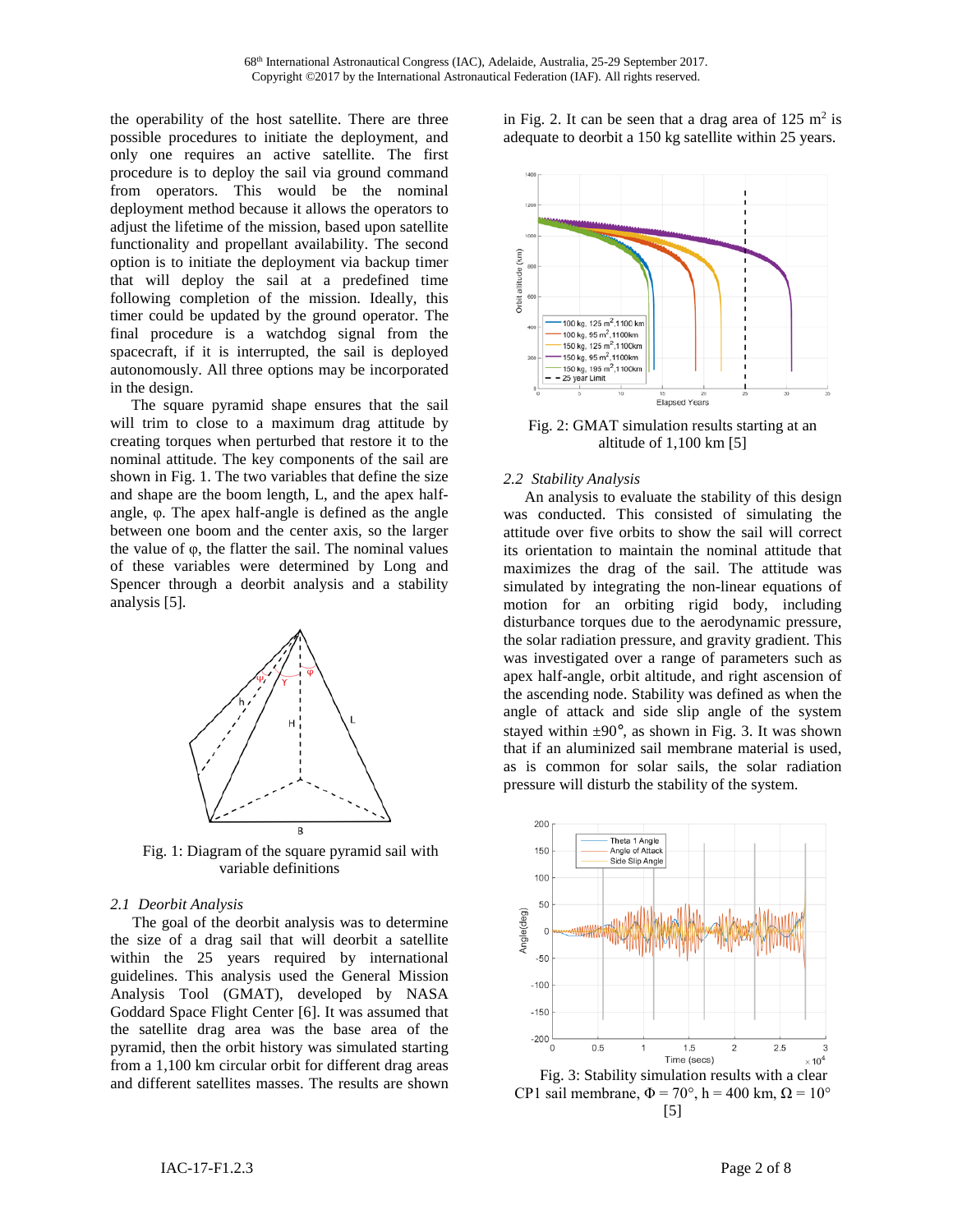The conclusion drawn from the stability analysis was that a 70° apex half-angle with a clear CP1 sail should be marginally stable for altitudes of 500 km or lower, such that the angle of attack and side slip angle are both maintained to less than 60 deg by aerodynamic torques. In order to achieve the desired  $125 \text{ m}^2$  drag area, 8 meter long booms are required to support the sail membrane [5]. It is estimated that this system will have a mass of 10 kg and a volume of 24 cm x 24 cm x 12 cm, similar to a 4U Cubesat.

### **3. Small Scale Test Flight Development**

To demonstrate the stability of the  $[PS]^2$  concept, a 1U CubeSat will be launched by Purdue University as part of United Launch Alliance's rideshare program, CubeCorp [7]. This mission is called the Aerodynamic Deorbit Experiment (ADE). A 1/10 scale version of  $[PS]^2$  with 0.8 m long booms will be deployed by ADE. The drag sail assembly occupies 0.5U of the 1U CubeSat. The other 0.5U will contain avionics, including an inertial measurement unit to measure the CubeSat attitude during drag passes. The design of the drag sail subsystem is shown in [Fig. 4.](#page-2-0) ADE will be deployed from a launch vehicle into a geosynchronous transfer orbit that has an apogee of 35,756 km and a perigee of 185 km. It is estimated that the spacecraft will deorbit within 11 days after deployment of the drag sail [8]. The strict volume constraints of the ADE mission created a number of design challenges. The design of this system, as well as the prototype testing using non-flight like materials are discussed in the following sections.



<span id="page-2-0"></span>Fig. 4: Deployed drag sail subsystem for ADE.

## *3.1 Drag Sail Subsystem Design*

One of the main challenges for fitting the sail assembly into the designated volume is that each of the four booms needs to be mounted on its own deployer in order to create the square pyramid shape. The drag sail assembly is self-contained, as shown in [Fig. 5.](#page-2-1) The outer casing includes the feet required by the CubeSat standard [9], and will take the load during launch. The booms and sails will be contained

by four doors that will open when deployment is initiated. Each sail quadrant will be folded separately and stored next to a boom deployer, shown in [Fig. 6.](#page-2-2) The sail compartments are outlined with yellow and the boom deployers are outlined with red.



<span id="page-2-1"></span>Fig. 5: Top view of contained drag sail system with transparent outer casing (top) and bottom view to show doors (bottom).



<span id="page-2-2"></span>Fig. 6: Bottom view of deployed drag sail assembly with sail quadrants hidden.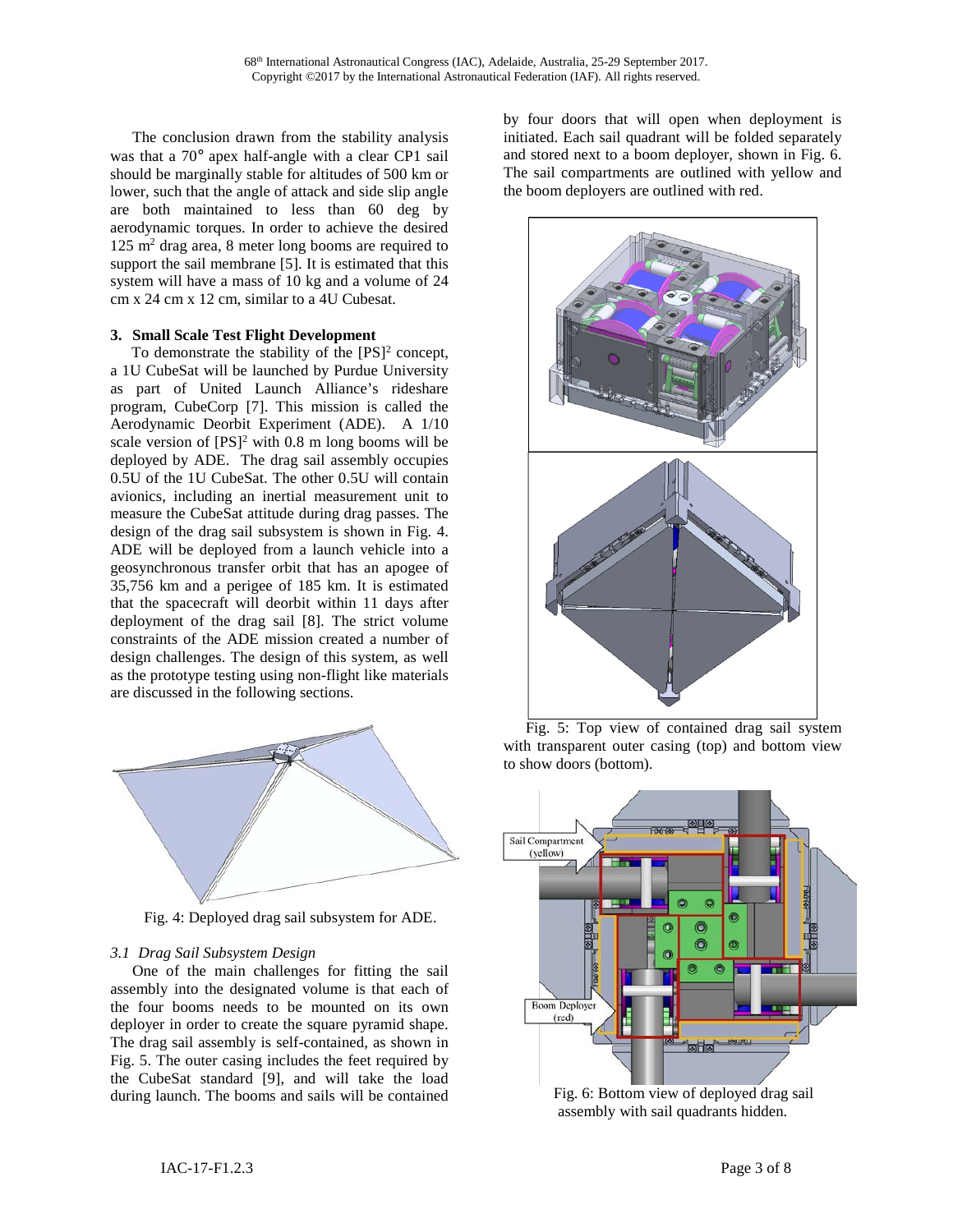#### *3.2 Boom Deployer Design and Testing*

The tight volume constraints on the boom deployer were a driving requirement for both the boom selection and the deployer design. This led to the requirement for the booms to be deployed using internal strain energy since there is not sufficient volume to include a deployment motor and gears. The selection of the type of strain deployed boom and the design of the boom deployer are described below.

### *3.2.1 Boom Selection*

The two main dimensions of a strain deployed boom are the stowed height and the minimum wrap diameter. These are determined by the cross section design and the maximum allowable strain of the materials, respectively. The volume allotted to a single boom deployer is 57.2 mm in length, 47.5 mm in height, and 28.56 mm in width. This volume includes the stowed boom, the outer diameter of the wrapped boom, and the additional hardware needed to ensure the boom deploys smoothly in the correct direction. The outer diameter of the boom roll was estimated using the Archimedean spiral and the thickness of the stowed boom [10].

At the start of this project, none of the current designs were small enough to allow four deployers to fit in the allocated volume because most strain energy deployed booms have a much larger stowed height. This led to choosing the SHEARLESS booms made at NASA Langley Research Center. As shown in [Fig.](#page-3-0)  [7,](#page-3-0) these booms are comprised of two tape springs inside of a polymer sleeve. This allows them to slide alongside each other when they are stowed and allows a smaller hub to be used [10].



<span id="page-3-0"></span>The shell radius was chosen to maximize the moments of inertia in both x and y directions (as shown in [Fig. 7\)](#page-3-0) using the equations defined by Fernandez [10]. The final design of the tape springs is a shell radius of 7.94 mm and a stowed height of 20 mm. They are made from three-ply carbon fiber composites with a [45PW/0/45PW] layup. Four-ply

layups were also investigated, but they were too thick to fit the full length of the boom in the deployer.

### *3.2.2 Boom Deployer Layout*

The boom deployer is shown in [Fig. 8.](#page-3-1) The boom is mounted to, then wrapped around, a central hub. The boom is mounted in a manner that allows the root to regain the full cross section once the boom is fully deployed to increase the strength. The central hub is able to spin freely with two guide rollers positioned to enforce the desired orientation of the boom. The design ensures the 70° apex half-angle for the square pyramid shape, and supports the boom inside the deployer. The other mechanisms in the deployer are there to prevent the phenomenon called blossoming, also known as blooming. Blossoming occurs when the coils of a boom do not rotate rigidly with the hub. Rather, the layers slide with respect to each other and expand to a lower energy state. Blossoming typically occurs partway through the deployment and causes the boom to jam inside the deployer, risking damage to the boom at the root. A common way to prevent this is by applying a normal force to the outside of the boom roll at regular intervals around the circumference [11]. This is accomplished by the antiblossoming assemblies shown in [Fig. 8.](#page-3-1) The force is applied by torsion springs that are restrained by the spring mount posts. Each assembly is able to hold six springs, but the number needed was determined in the prototype testing as described below.



<span id="page-3-1"></span>Fig. 8: Boom deployer front view with transparent structure (left) and side view (right)

#### *3.2.3 Boom Deployer Prototype and Testing*

The flight version of the boom deployer will be machined out of aluminium to provide strength and rigidity. Due to cost of machining, the initial prototype builds were created using non-flight like materials that were 3D printed. The first few versions were printed using PLA plastic on an Ultimaker 2+ machine to ensure that the parts would print well. Then, the version used for testing was printed using black nylon on a MarkForged MK-2 machine.

The disassembled deployer is shown in [Fig. 9,](#page-4-0) and the assembled deployer with a fully spooled boom is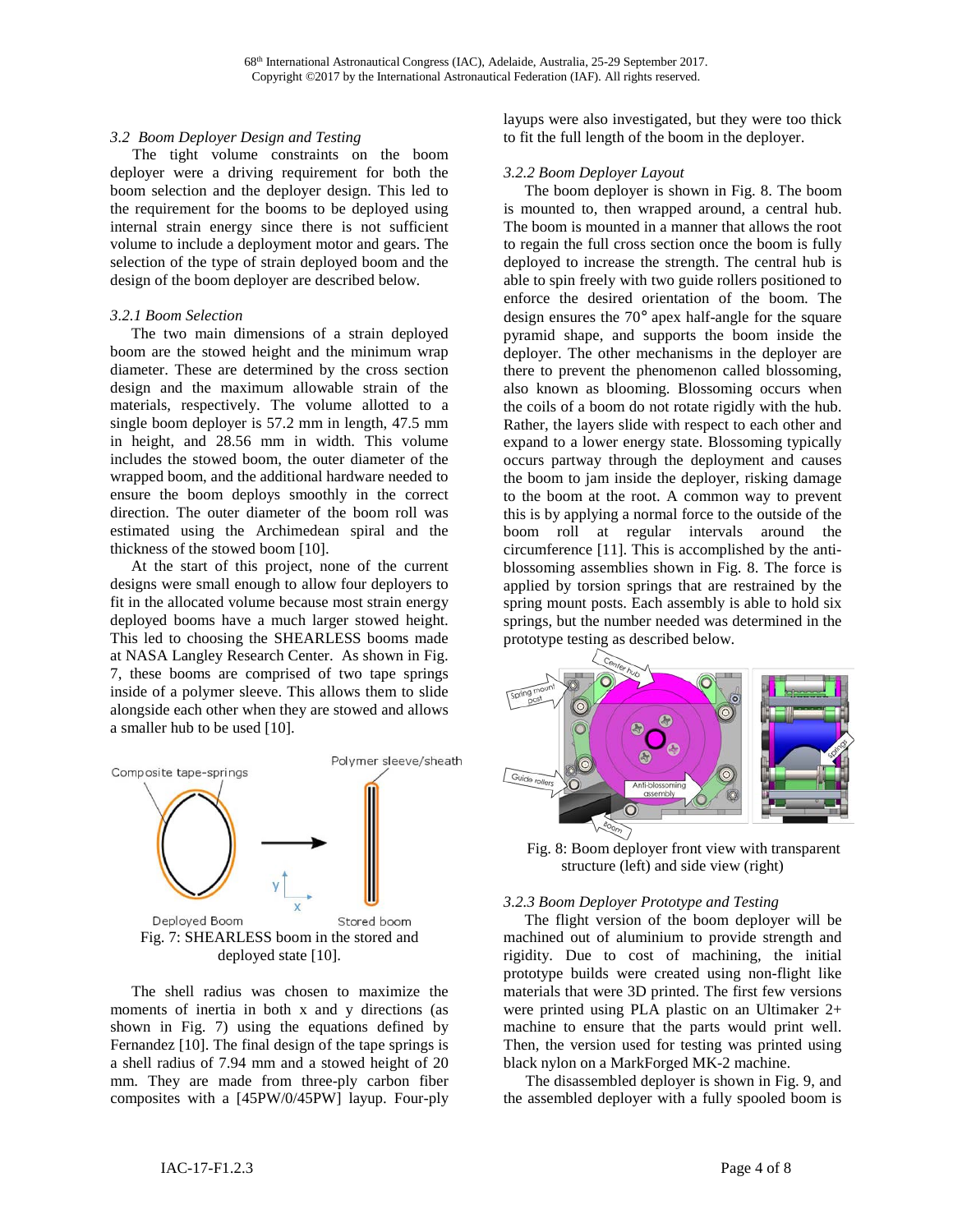shown in [Fig. 10.](#page-4-1) Notice that when the boom is spooled the tape springs are no longer the same length. This requires more flexibility in the design for mounting the sails to the boom tips.

The testing of the boom deployer consisted of assembling it with first one spring per antiblossoming assembly, rolling up the boom, and determining if the boom would freely deploy. The original design called for 1 m long booms, but it was determined that the full 1 m length only fits inside the deployer by making undesirable contact within the deployer, increasing the friction and losing its ability to free deploy, regardless of the number of springs. [Fig. 11](#page-4-2) shows the boom deployer with the boom being held stowed at the last point of free deployment. This extra length is about 20 mm, therefore the designed length of the boom was shortened from 1 m to 0.8 m to ensure it will deploy. The anti-blossoming only needed one spring to ensure the boom free deployed.



Fig. 9: Disassembled nylon boom deployer

<span id="page-4-1"></span><span id="page-4-0"></span>

Fig. 10: Assembled boom deployer with fully stowed boom.



Fig. 11: Deployer held at the last point where it will free deploy

### <span id="page-4-2"></span>*3.3 Sail Membrane Design*

The sail is divided into four membrane quadrants for ease of packaging, deployment, and survivability. Each quadrant is an isosceles triangle with a base length of 0.85 meters, and a height of 0.5 meters, as shown in [Fig. 12.](#page-5-0) The two primary risks associated with the sail membrane are proper stowing and extraction from the drag sail assembly, and degradation of the material following deployment due to the space environment.

## *3.3.1 Sail Design for Survivability*

The membrane is most susceptible to atomic oxygen erosion and tears from micrometeorites. Surviving atomic oxygen erosion contributes to the selection of the material and thickness of the membrane. Thickness loss is determined by the erosion yield of the material, the altitude of the orbit, and the time spent in orbit [12]. One precaution is applying an aluminium coating, but this has the undesirable effect of making the membrane reflective. The other options are to make the membrane thicker (requiring additional storage volume), and/or use a more durable material. For the ADE mission, it was determined that 5 μm thick CP1 is adequate for the short mission duration and low altitude [13]. The fullscale system will most likely need to use a material like Corin that creates a protective layer of silicon dioxide as it is eroded [14].

Orbital debris and micrometeorites can rip through the thin material of the sail membrane. The tension in the membrane allows the tear to propagate through the sail, destroying the drag area it provides. This is mitigated by dividing the sail into four quadrants, so no more than ¼ of the drag area can be destroyed by a single piece of debris. The sail quadrants are further protected by adding ripstops. These are created by making a grid of kapton tape on the surface of the membrane. A tear is only able to propagate to the nearest line of kapton, assuming the initial hole is smaller than the grid sections. There is a design tradeoff for the grid spacing because smaller grid sections reduce vulnerability to debris impacts, but locally increases the thickness of the membrane. It is also important that the ripstop lines are not perpendicular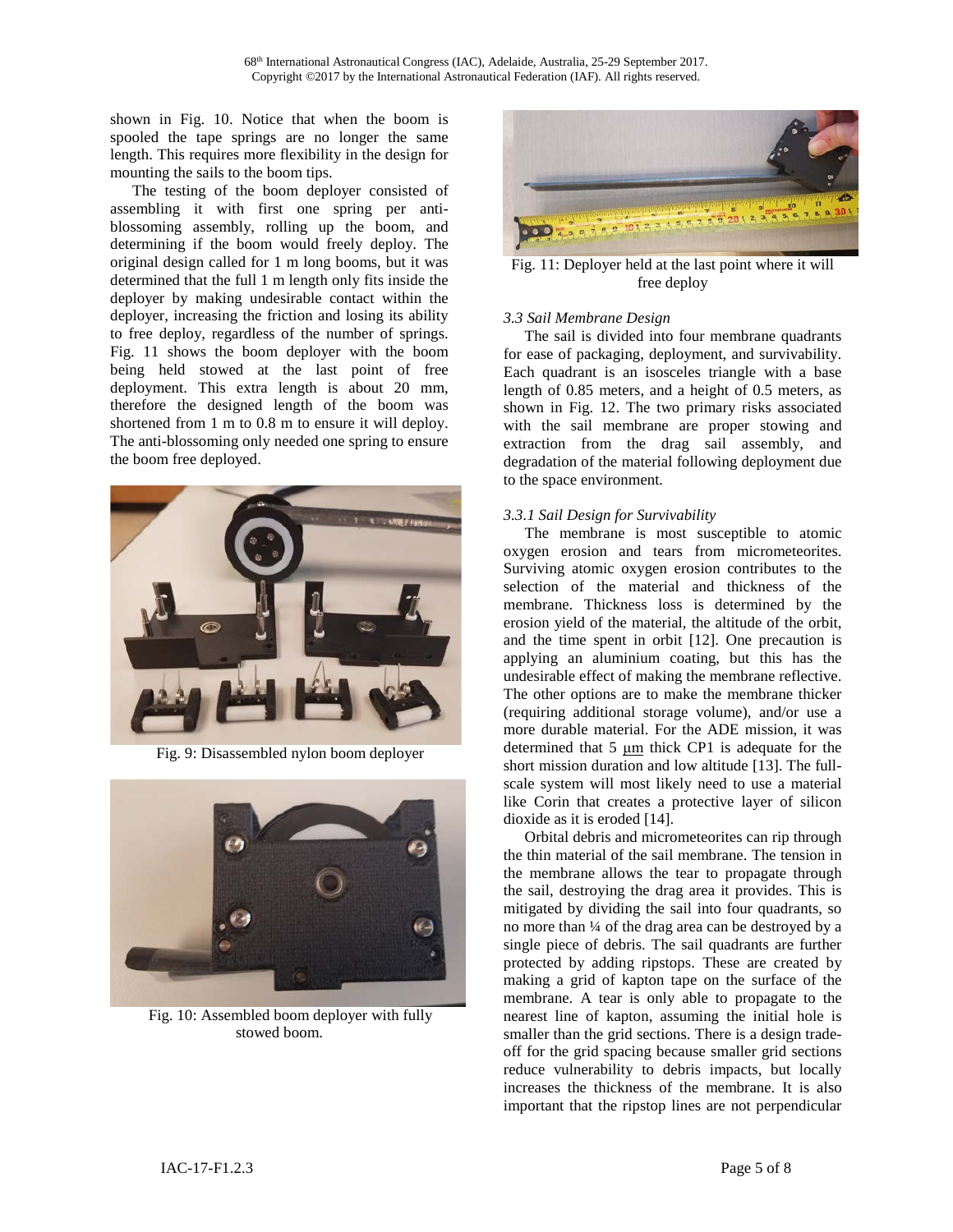to the folds or else they will stack on top of each other. With that in mind, the ripstop pattern shown in [Fig. 12](#page-5-0) was designed. The ripstop lines are parallel to the hypotenuse edges and evenly spaced. If one of the squares is completely destroyed, only 12% of the quadrant area and 3% of the total membrane area will be lost.



<span id="page-5-0"></span>Fig. 12: Sail quadrant ripstop pattern, dimensions in mm.

## *3.3.2 Sail Design for Packaging*

The more efficient design for folding a sail membrane is to z-fold it then wrap it around a spool, as was done for Nanosail-D and NEAScout [15, 16], and will be used for the full scale design, but the available volume for the ADE mission does not allow for that. Instead, the sail will be folded in the "Frog Legs" pattern, as proposed by Dalla Vedova, et al [17]. The concept is shown in [Fig. 13.](#page-5-1) It consists of zfolding the sail into a strip, then z-folding the ends into the middle. This allows all three corners of the sail quadrant to be free for mounting and facilitates the booms pulling the sails out during deployment.



<span id="page-5-1"></span>Fig. 13: Frog Legs sail folding concept proposed by Dalla Vedova, et al. [17]

### *3.3.3 Sail Prototype*

The first sail prototype consists of the 5 μm thick CP1 with the design shown in [Fig. 12.](#page-5-0) The prototype can be seen in [Fig. 14.](#page-5-2) The edge reinforcements and the ripstops were taped using 12.7 mm wide kapton tape.



Fig. 14: CP1 sail prototype with kapton ripstops.

<span id="page-5-2"></span>A teflon coated wire was used to create each fold by holding it tightly on top of the membrane while the unfolded membrane was passed over it. The wire was then pulled out of the fold and laid down on the other side. [Fig. 15](#page-5-3) shows the sail being folded with the many volunteers ensuring the folds stay in place. The green Teflon wire can be seen in the bottom right corner as it is being held under tension.



Fig. 15: Folding process. Note the green Teflon wire used to define the folds.

<span id="page-5-3"></span>As more of the membrane was folded, new layers were not being added to the ends, so they were covered with thicker mylar, and secured with binder clips. The sail after the first phase of folding is shown in [Fig. 16.](#page-6-0) Note that the rip stops did not stack on top of each other, reducing the thickness of the folded sail. The next phase was to fold both sides of the sail into the center.

In order to test if the folded sail will fit in the assigned volume, the outer casing and a few more deployer outer structures were printed out of ABS plastic on an Afinias machine. [Fig. 17](#page-6-1) shows the fully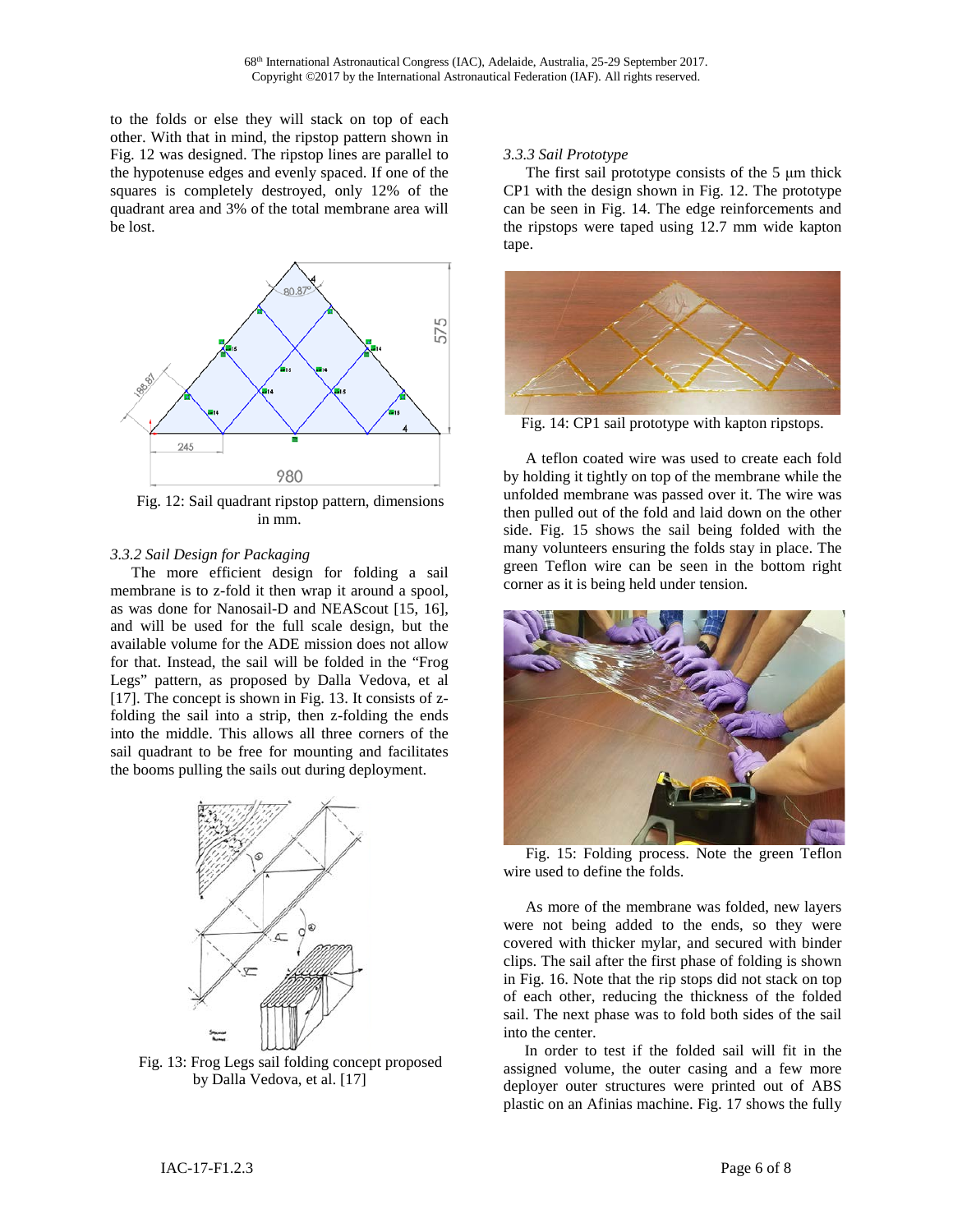folded sail in the allocated volume of the 3D printed structure, proving that the volume requirements will be met.



<span id="page-6-0"></span>Fig. 16: CP1 prototype after initial folding phase.

<span id="page-6-1"></span>

Fig. 17: Fully folded CP1 sail quadrant in the allocated volume of a 3D printed prototype

# **4. Conclusions**

The  $[PS]^2$  system is designed to deorbit small satellites within the 25 year guideline. To demonstrate the feasibility of the deorbit system, a 1/10 scale version will demonstrate deorbit from GTO by the Aerodynamic Deorbit Experiment. The component level prototype testing, using non-flight materials, demonstrates that the volume requirements will be met. The next steps are to refine the design of the sail membrane and to fully define how the sail membranes will be mounted to the boom tips and the satellite. Then, full system will be tested. Flight of the ADE mission is planned for 2018.

# **Acknowledgements**

This work was supported by a NASA Space Technology Research Fellowship. The authors would like to thank Juan Fernandez, Garry Qualls and Jin Ho Kang of NASA Langley Research Center for their advice towards the completion of this work, Glenn Lightsey of Georgia Institute of Technology for providing the space and tools to conduct the testing, and Terry Stevenson, Andrew Fear, Shaj Patel, Christopher Pubillones, Warren Eshpeter and the rest of the volunteers for their help with folding the sail. The authors would also like to thank McKenzie Long of Cardinal Innovative for creating the square pyramid graphic.

## **References**

[1] E. Levin, J. Pearson and J. Carroll, Wholesale debris removal from LEO, Acta Astronautica. 73 (2012) 100-108.

[2] S. Masunaga, Boeing applies for license to launch proposed satellite constellation, Jun 23, 2016, http://www.latimes.com/business/la-fi-boeingsatellites-20160623-snap-story.html, (accessed 26.07.16)

[3] OneWeb Satellites Company Given Birth By Airbus Defence and Space + OneWeb, 2016, http://www.satnews.com/story.php?number=2148141 80, (accessed 26.07.16)

[4] P. B. d. Selding, SpaceX To Build 4,000 Broadband Satellites in Seattle, Jan 15, 2015, http://spacenews.com/spacex-opening-seattle-plantto-build-4000-broadband-satellites/, (accessed 26.07.16)

[5] A. C. Long and D. A. Spencer, Stability of a Deployable Drag Device for Small Satellite Deorbit, AIAA 2016-5676, AIAA/AAS Astrodynamics Specialist Conference, Long Beach, CA, 13 - 16 September, 2016.

[6] D. Chavali and S. Hughes, GMAT Wiki Home, Mar 29, 2016, http://gmatcentral.org/, (accessed 02.08.2016)